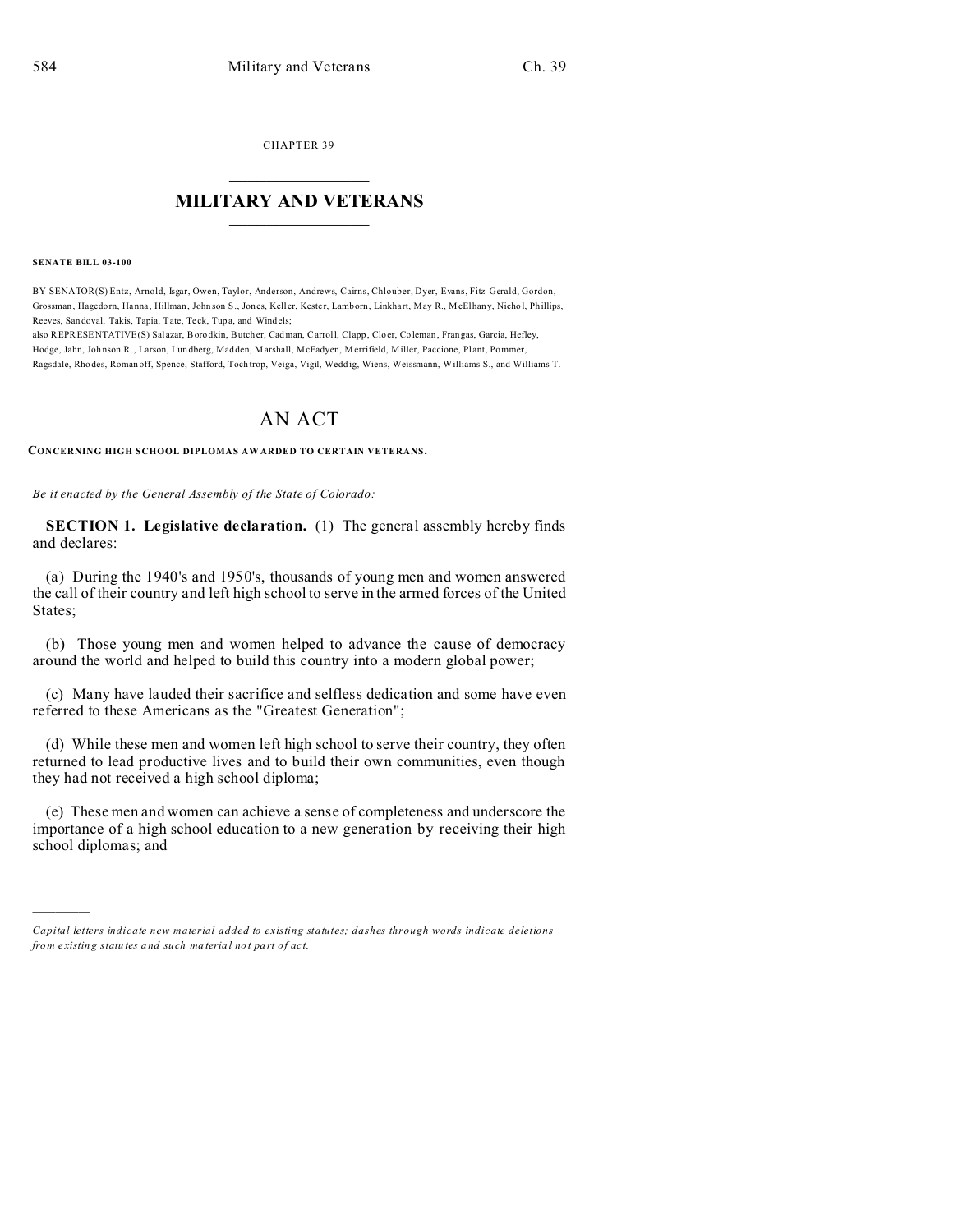(f) This generation of proud Americans continues to lead by example by seeking to obtain a high school diploma decades after leaving school to serve their country, thereby demonstrating the high value they place on that diploma.

(2) The general assembly further finds and declares that, as an overdue gesture of our country's gratitude and as an acknowledgment of continuous learning and the value of life experience, the awarding of high school diplomas by local boards of education to these men and women is a commendable and worthy endeavor.

**SECTION 2.** Article 32 of title 22, Colorado Revised Statutes, is amended BY THE ADDITION OF A NEW SECTION to read:

**22-32-132. Diplomas - veterans.** (1) UPON THE REQUEST OF AN HONORABLY DISCHARGED VETERAN, A BOARD OF EDUCATION OF A SCHOOL DISTRICT MAY AWARD A DIPLOMA TO THE HONORABLY DISCHARGED VETERAN IF HE OR SHE:

(a) SERVED IN THE ARMED FORCES OF THE UNITED STATES AT ANY TIME DURING THE PERIOD FROM:

(I) DECEMBER 7, 1941, THROUGH DECEMBER 31, 1946, A PERIOD THAT INCLUDES WORLD WAR II;

(II) JUNE 25, 1950, THROUGH JANUARY 31, 1955, A PERIOD THAT INCLUDES THE KOREAN WAR; OR

(III) AUGUST 5, 1964, THROUGH MAY 7, 1975, A PERIOD THAT INCLUDES THE VIETNAM WAR, AND THE PERIOD FROM FEBRUARY 28, 1961 THROUGH AUGUST 5, 1964, FOR PERSONS SERVING IN VIETNAM.

(b) LEFT HIGH SCHOOL BEFORE GRADUATING IN ORDER TO SERVE IN THE ARMED FORCES OF THE UNITED STATES;

(c) HAS NOT RECEIVED A HIGH SCHOOL DIPLOMA;

(d) HAS ATTAINED THE AGE OF SIXTY YEARS; AND

(e) (I) AT THE TIME OF MAKING THE REQUEST, RESIDES WITHIN THE SCHOOL DISTRICT; OR

(II) AT THE TIME OF LEAVING HIGH SCHOOL TO SERVE IN THE ARMED FORCES OF THE UNITED STATES, RESIDED WITHIN THE SCHOOL DISTRICT.

(2) NOTWITHSTANDING ANY PROVISION OF SUBSECTION (1) OF THIS SECTION TO THE CONTRARY, A BOARD OF EDUCATION OF A SCHOOL DISTRICT MAY AWARD A DIPLOMA:

(a) POSTHUMOUSLY TO AN HONORABLY DISCHARGED VETERAN, UPON THE REQUEST OF AN IMMEDIATE FAMILY MEMBER OR LEGAL GUARDIAN OF THE HONORABLY DISCHARGED VETERAN; OR

(b) EVEN THOUGH AN HONORABLY DISCHARGED VETERAN HAS ALREADY RECEIVED